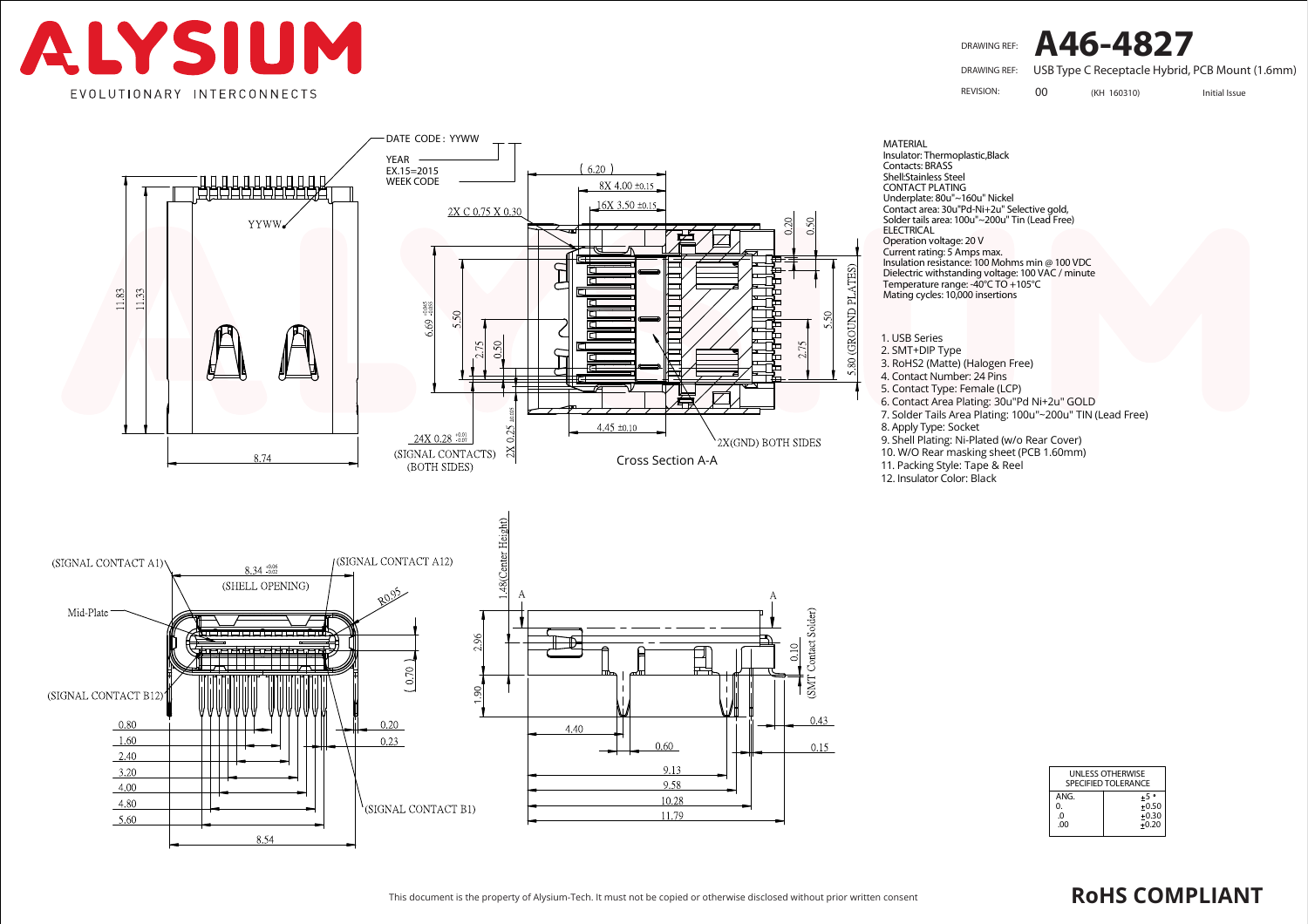









| UNLESS OTHERWISE<br><b>SPECIFIED TOLERANCE</b> |         |  |
|------------------------------------------------|---------|--|
| ANG.                                           | $+5$    |  |
| 0.                                             | $+0.50$ |  |
| $\Omega$                                       | $+0.30$ |  |
| .00                                            | $+0.20$ |  |